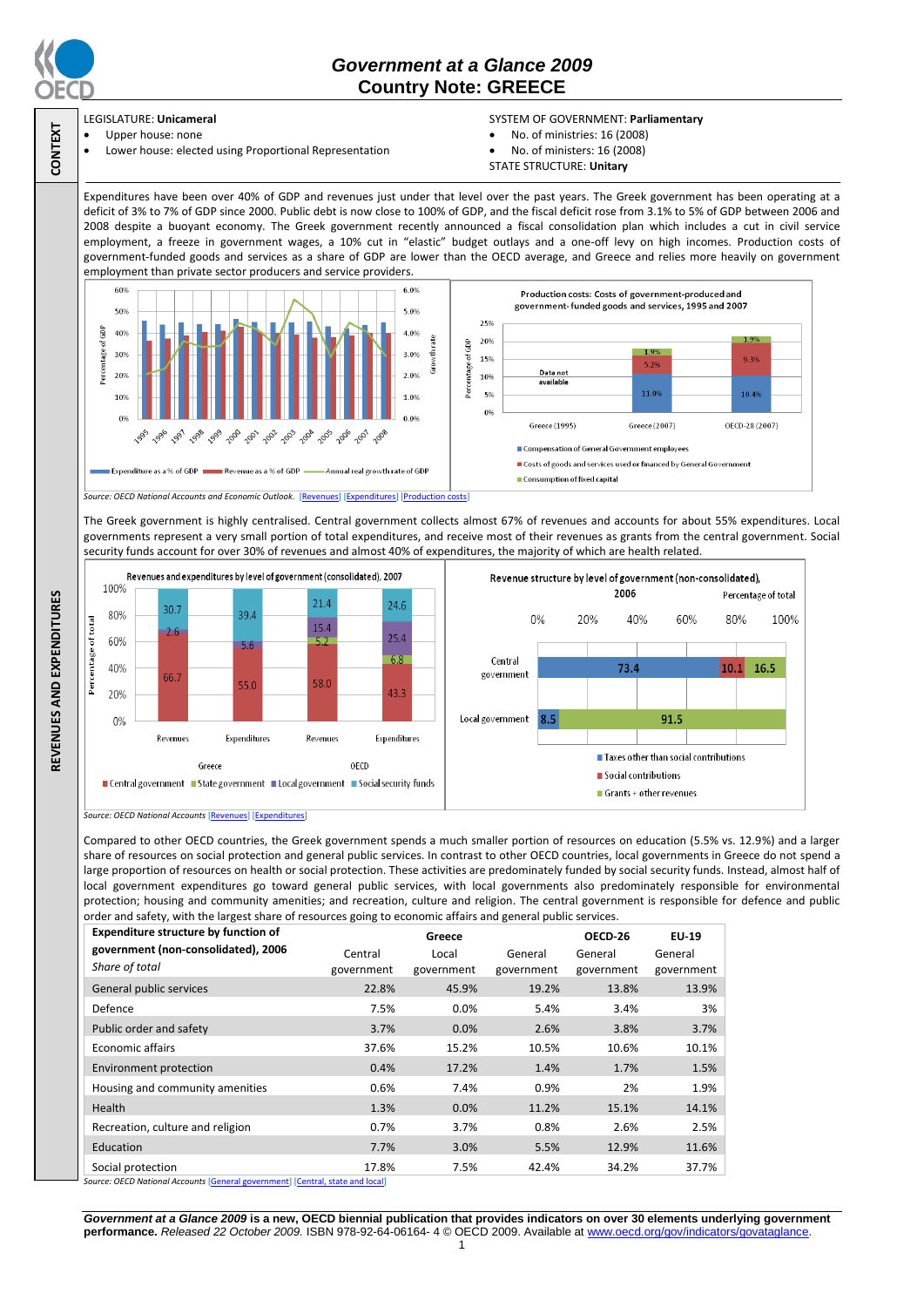



In 2005, government employment in Greece amounted to 14% of the total labour force, very close to the OECD average.

*Source: OECD Comparison of Employment in the Public Domain Survey and Labour Force Survey*

[\[General government](http://dx.doi.org/10.1787/723622503117) employment] [\[Distribution by level\]](http://dx.doi.org/10.1787/723627140760)

Females represent a substantially larger proportion of the Greek central government workforce than the general labour force, exceeding also the OECD average of 47%. Within central government, females are somewhat better represented in administrative positions than in senior managerial posts. However, the Greek central government is a leader among OECD countries in terms of the representation of women in senior management positions. The Greek central government faces a serious ageing problem. While this is a potential threat to its ability to maintain capacity and continuity, it can also provide an opportunity to decrease the size of the civil service, reform positions and/or recruit staff with different skill sets.

*Source: OECD Strategic HRM Survey and Labour Force Survey* [\[Female participation\]](http://dx.doi.org/10.1787/723642841533) [\[Ageing\]](http://dx.doi.org/10.1787/723656070327)

Greece is undertaking a fundamental review of its budget process including a complete revision of its organic budget law. Beginning with the 2008 budget, Greece has undertaken important reforms with the aim of making the budget a more modern strategic policy document. However, Greece has not incorporated a medium-term perspective in the budget process. The Greek budget is very detailed and input oriented. While Greece has developed some performance data, it is rarely used in the budget process. As appropriations are tied to specific economic spending categories, managers have little flexibility to organise their activities as efficiently as possible (*i.e.* to decide on the input mix).

*Source: OECD International Budget Practices and Procedures Database.* m-term] [\[Performance budgeting\]](http://dx.doi.org/10.1787/723863437686) [\[Executive flexibility\]](http://dx.doi.org/10.1787/723876713213) OECD Journal on Budgeting[: www.oecd.org/gov/budget/journal](http://www.oecd.org/gov/budget/journal)

Overall, Greece exhibits a lower degree of e-government readiness than its OECD peers, largely due to relatively low levels of broadband penetration which may also be one reason why citizen uptake of egovernment service remains lower than in other OECD countries. However, a significant amount of businesses use e-government services, reflecting the steps that the Greek government has taken to put information online. The Greek government has attempted to cross the digital and social divide among citizens by opening multichannel citizens service centres (KEPs) which use ICT on the back end to improve the speed and quality of services.

*Source: United Nations E-Government Readiness Knowledge Base, Eurostat.* [\[Readiness\]](http://dx.doi.org/10.1787/724248078408) [\[Uptake\]](http://dx.doi.org/10.1787/724264662272)

[\[OECD E-Government Publications\]](http://www.oecd.org/document/40/0,3343,en_2649_34129_41342248_1_1_1_1,00.html)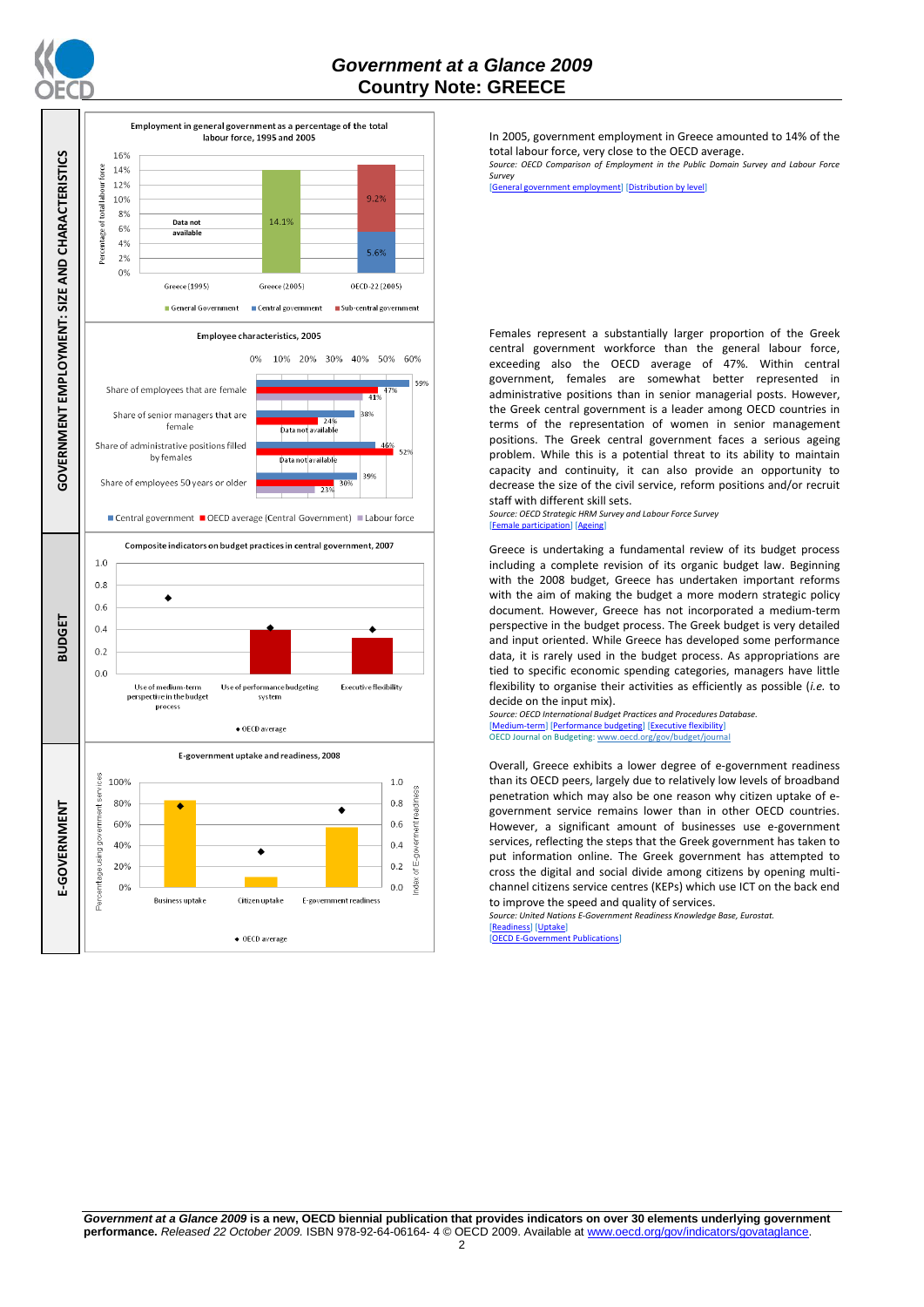

# *Government at a Glance 2009*  **Country Note: GREECE**

**Requirements for Regulatory Impact Analysis (RIA) processes used by central governments**

|                                                                     | 2005                            | 2008                            |  |
|---------------------------------------------------------------------|---------------------------------|---------------------------------|--|
| Quality reviewed by body<br>external to Ministry preparing<br>rules | No                              | Yes                             |  |
| Required for draft primary laws                                     | Always                          | Always                          |  |
| Required for draft subordinate<br>regulations                       | Only for<br>major<br>regulation | Only for<br>major<br>regulation |  |
| Required to quantify costs                                          | Always                          | Always                          |  |
| Required to quantify benefits                                       | Always                          | Always                          |  |
| Required to publicly release<br>results                             | No                              | No                              |  |

REGULATORY MANAGEMENT **REGULATORY MANAGEMENT**

> **Extent of programs for reducing administrative burdens at the central level of government**

|                               | 1998 | 2005 | 2008 |
|-------------------------------|------|------|------|
| Explicit programme exists     | Yes  | Yes  | Yes  |
| Includes quantitative targets | No   | No   | Yes  |

The 2005 and 2008 surveys of Indicators of Systems of Regulatory Management examined the extent of governance practices designed to improve the quality of regulation in OECD countries. Among the most important practices are: the use of regulatory impact analysis (RIA) to assess the cost and benefits of new regulation and the institutional oversight of the quality of regulations; and the design of programs to reduce the costs of administrative activities on business and citizens.

Greece has made progress to advance work on better regulation, particularly in the area of measuring and reducing administrative burdens. The Greek government has set a national burden reduction target of 25% by 2013 and has developed a modified version of the Standard Cost Model. It has also completed a baseline measurement of administrative burdens relating to the business start-ups area. Work is also advancing to develop new systems to improve coordination and implementation of better regulation.

*Source: OECD Survey on Regulatory Management.* [\[RIA\]](http://dx.doi.org/10.1787/724045144354) [\[Administrative simplification\]](http://dx.doi.org/10.1787/724058851054)

Regulatory Management Indicators[: www.oecd.org/regreform/indicators](http://www.oecd.org/regreform/indicators)<br>EU 15 reviews on Regulatory Reform: <u>www.oecd.org/gov/regref/eu15</u>

Background reports on Regulatory Reform[: www.oecd.org/regreform/backgroundreports](http://www.oecd.org/regreform/backgroundreports)